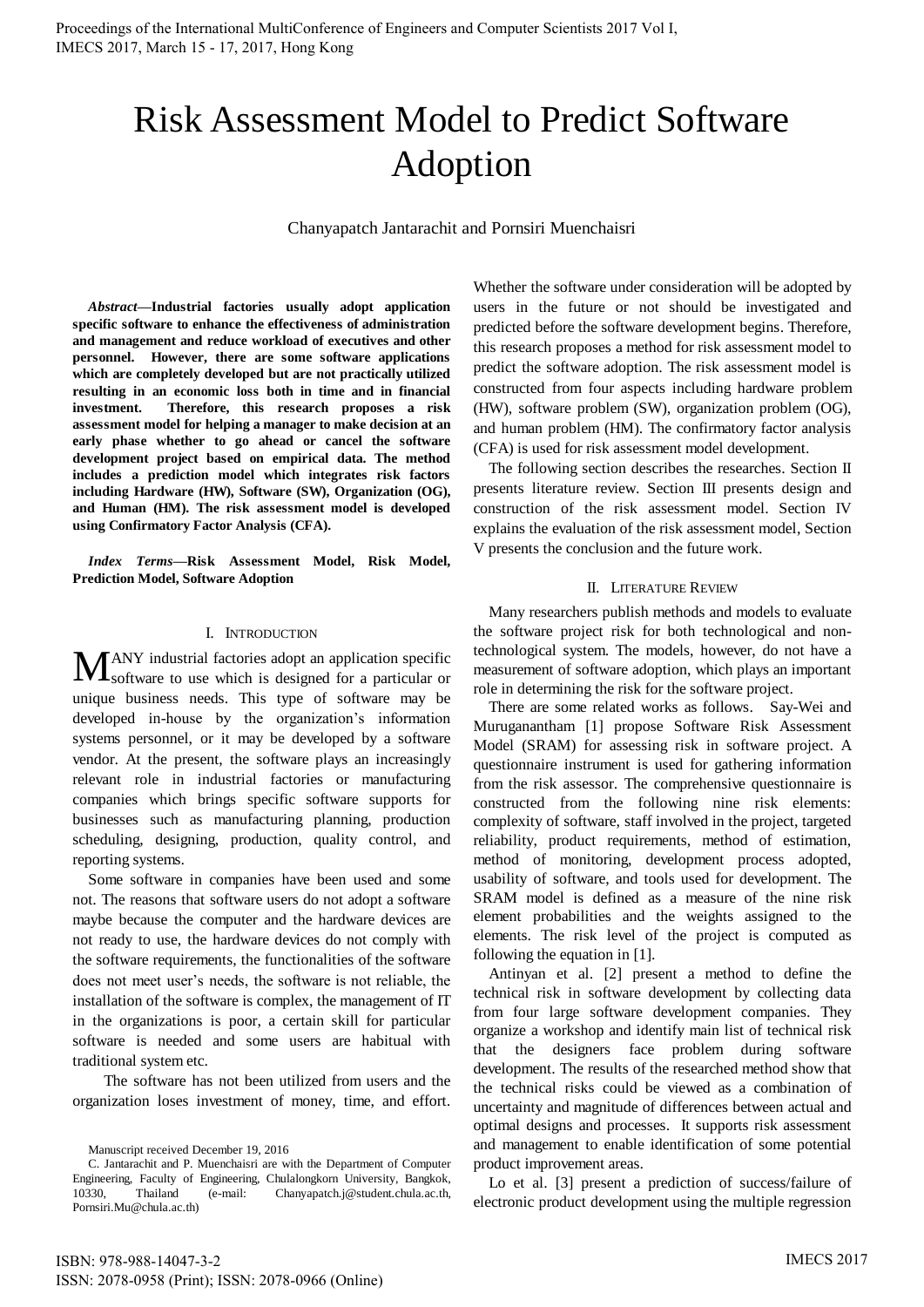models. Risk assessor responses to a comprehensive questionnaire that contains six critical factors including product requirements and fit, technical expertise, marketing expertise, management, human resource and other resources. The resulting model is based on six key success/failure factors which is presented as following the regression equation in [3].

Confirmatory factor analysis (CFA) is a statistical tool of structural equation modeling (SEM) [4]. This CFA method deals with measurement models, that is, the relationships between observed measures (indicators) and latent variables (factors) [5]. It is a multivariate statistical technique which is the most commonly used in applied research. Some of the common uses of the CFA are as follows: psychometric evaluation of test instrument, construct validation, method effects, and measurement invariance evaluation [5].

## III. DESIGN AND CONSTRUCTION OF THE RISK ASSESSMENT MODEL

The proposed risk assessment model is the prediction on risk level of software development project indicates whether software will be adopted or not. The research method is divided into two parts. The first part is a development process of the risk assessment model which includes risk modeling, creation of risk assessment questionnaire (RAQ) and development of risk assessment model. The second part is a process to determine the overall risk level of a software development project. The overview of the proposed method is depicted in [Figure 1.](#page-1-0)



<span id="page-1-0"></span>Figure 1 An overview of method for risk assessment model

## *A. Risk Modeling*

This research herein, a risk assessment model structure is defined by applying principle of holistic approach [6], which refers to four elements including hardware (HW), software (SW), organization (OG) and human (HM) as depicted in [Figure 2.](#page-1-1)



Figure 2 Structure of Risk Assessment Model

<span id="page-1-1"></span>The definition of elements on this research is presented in [Table I.](#page-1-2) For each element, there is a set of questions addressing the natural holistic problem relating software adoption by users. The risk assessment model is developed using confirmatory factor analysis (CFA) [5] as represented through equation (1). The details will be described in section C.

C.  
\n
$$
R_p = (w_{hw} * r_{hw}) + (w_{sw} * r_{sw}) + (w_{og} * r_{og}) + (w_{hm} * r_{hm})
$$
\n(1)

Where,

 $R_p$  is overall risk value of declining to use software.

*whw* is weight of hardware risk.

 $r_{hw}$  is risk value of hardware aspect affecting software adoption.

*wsw* is weight of software risk.

 $r_{\rm sw}$  is risk value of software aspect affecting software adoption.

*wog* is weight of organization risk.

 $r_{og}$  is risk value of organization aspect affecting software adoption.

*whm* is weight of human risk.

*hm r* is risk value of human aspect affecting software adoption.

| Table I Definition of risk elements |  |
|-------------------------------------|--|
|-------------------------------------|--|

<span id="page-1-2"></span>

| <b>Element</b> | <b>Definition</b>                      |  |  |  |
|----------------|----------------------------------------|--|--|--|
| Hardware       | A personal computer (PC) or laptop and |  |  |  |
|                | including the components of computer   |  |  |  |
|                | system, such as monitor, mainboard,    |  |  |  |
|                | mouse, keyboard, etc.                  |  |  |  |
| Software       | A software development project.        |  |  |  |
| Organization   | An action of organizing on software    |  |  |  |
|                | development project.                   |  |  |  |
| human          | A software user.                       |  |  |  |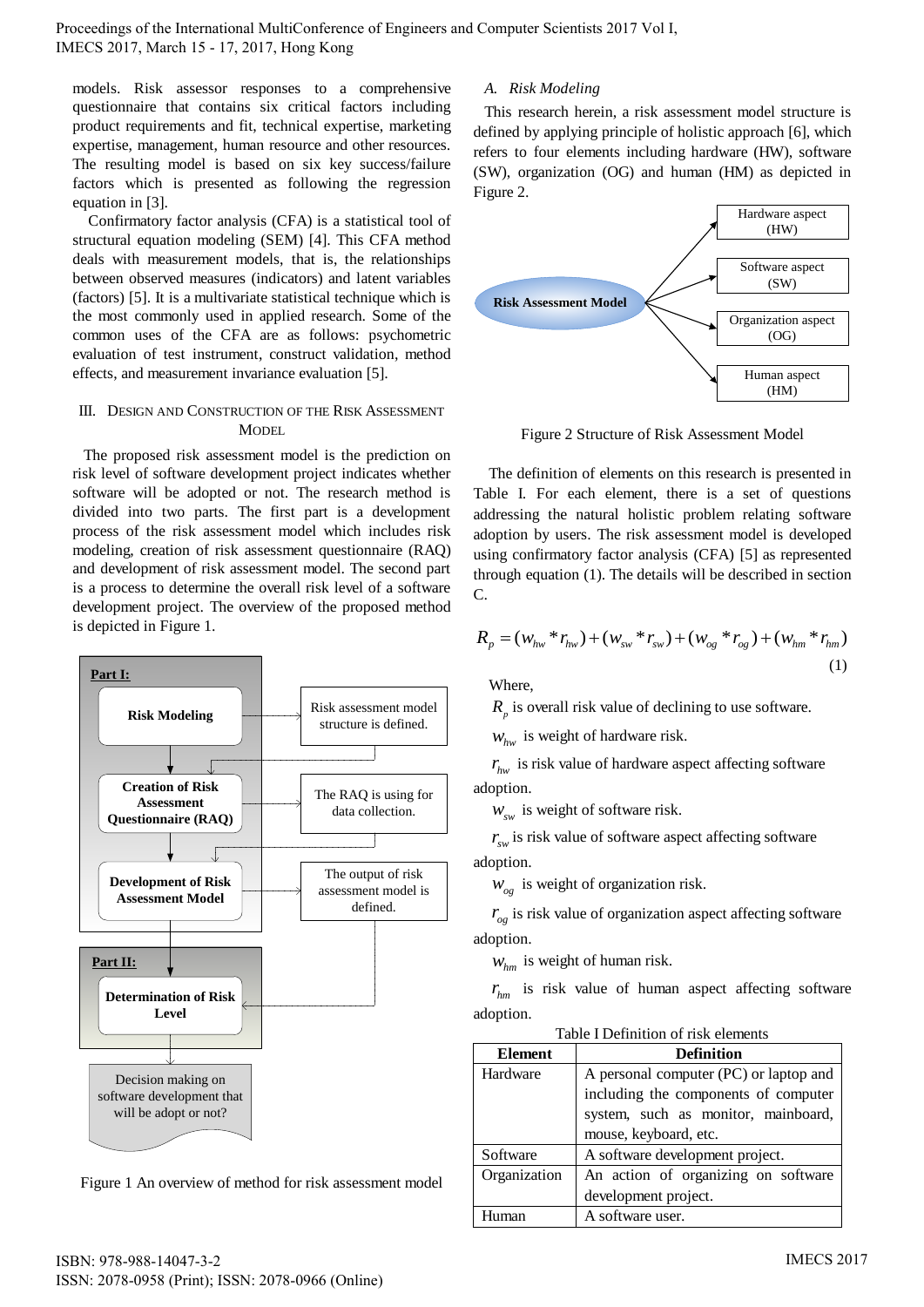## *B. Creation of Risk Assessment Questionnaire (RAQ)*

In this section, "Risk Assessment Questionnaire (RAQ)" is created. The RAQ is composed of two main parts. The first part contains questions on demography of the respondents such as gender, age, educational level, faculty of university, department, working experience in company and hours of using computer per day. The second part contains questions in regard to risk factors which could contribute to software adoption.

The RAQ in the second part contains 38 questions which consists of 8 hardware, 18 software, 7 organization and 5 human questions. The attributes of questionnaire on this research are presented i[n Table II.](#page-2-0) Examples as follows:

- Hardware risk aspect involves availability of hardware devices, speed of computer processors, and capacity of storage devices.
- Software risk aspect involves the functionality of software, the capability of software to be transferred from one environment to another and, ability of software in data recovery.
- Organization risk aspect involves management of software maintenance team, policies in software training, and procedure of software maintenance.
- Human risk aspect involves personal skills and knowledge, attitude toward software adoption, and personal adaptation.

Five points of Likert scale are provided for each risk in the questionnaire: critical, serious, moderate, minor, and negligible, which '1' represent negligible and '5' represent critical. Each risk is written which may affect on software adoption. Whereby risk is ranked closer to critical, it contributes that the users more likely decline to use software.

<span id="page-2-0"></span>

|                  | <b>Risk aspect</b> | <b>Attributes</b>       |  |  |  |  |
|------------------|--------------------|-------------------------|--|--|--|--|
| 1.               | Hardware           | Availability            |  |  |  |  |
|                  |                    | Speed                   |  |  |  |  |
|                  |                    | Reliability             |  |  |  |  |
|                  |                    | Versatility             |  |  |  |  |
|                  |                    | Storage                 |  |  |  |  |
| 2.               | Software           | Functionality           |  |  |  |  |
|                  |                    | Reliability             |  |  |  |  |
|                  |                    | Usability               |  |  |  |  |
|                  |                    | Efficiency              |  |  |  |  |
|                  |                    | Maintainability         |  |  |  |  |
|                  |                    | Portability             |  |  |  |  |
| 3.               | Organization       | Organizational policy   |  |  |  |  |
| $\overline{4}$ . | Human              | Human behavior [7]      |  |  |  |  |
|                  |                    | Personnel conduct form  |  |  |  |  |
|                  |                    | factor [7]              |  |  |  |  |
|                  |                    | Human internal weakness |  |  |  |  |
|                  |                    |                         |  |  |  |  |

## Table II Attributes of the RAQ construction.

## *C. Development of Risk Assessment Model*

For the developing and evaluating the risk assessment

model, a set of questions relating the four risks is prepared. An electronic industrial factory is identified. The respondents are software users with some experience on using the application specific software in work environment.

The risk assessment model is developed following steps as depicted in [Figure 3.](#page-2-1) The first part is data collection from assessing the comprehensive questionnaires by software users. The second part is a data analysis process of the risk assessment model by using the confirmatory factor analysis (CFA). The results of the risk assessment model will be described in section IV.





## <span id="page-2-1"></span>Figure 3 Overview of development process for the risk assessment model

## *1) Data collection*

Using the questionnaire, the data is collected either online or by hard copy. Two hundred respondents are invited by email and 115 (57.5%) respondents complete the questionnaire.

## *2) Data analysis*

The data set from 115 observations is used to analyze the measurement model. Correlation analysis is performed on all data. The CFA procedure is conducted by using LISREL software as statistical tool.

The first step; each question from the RAQ in the second part is analyzed for factor loading [4]. Then the composite scores are computed by using a linear combination of the factor score (FS) [8]. This method is used to build the composite score equation of hardware  $(r_{hw}^{\prime})$ , software  $(r_{sw}^{\prime})$ , organization  $(r_{og}^{\prime})$  and human  $(r_{hm})$ . In this research, the computed composite scores are called the risk values in equation (1).

The second step; the computed composite scores will be used to analyze the measurement of the risk assessment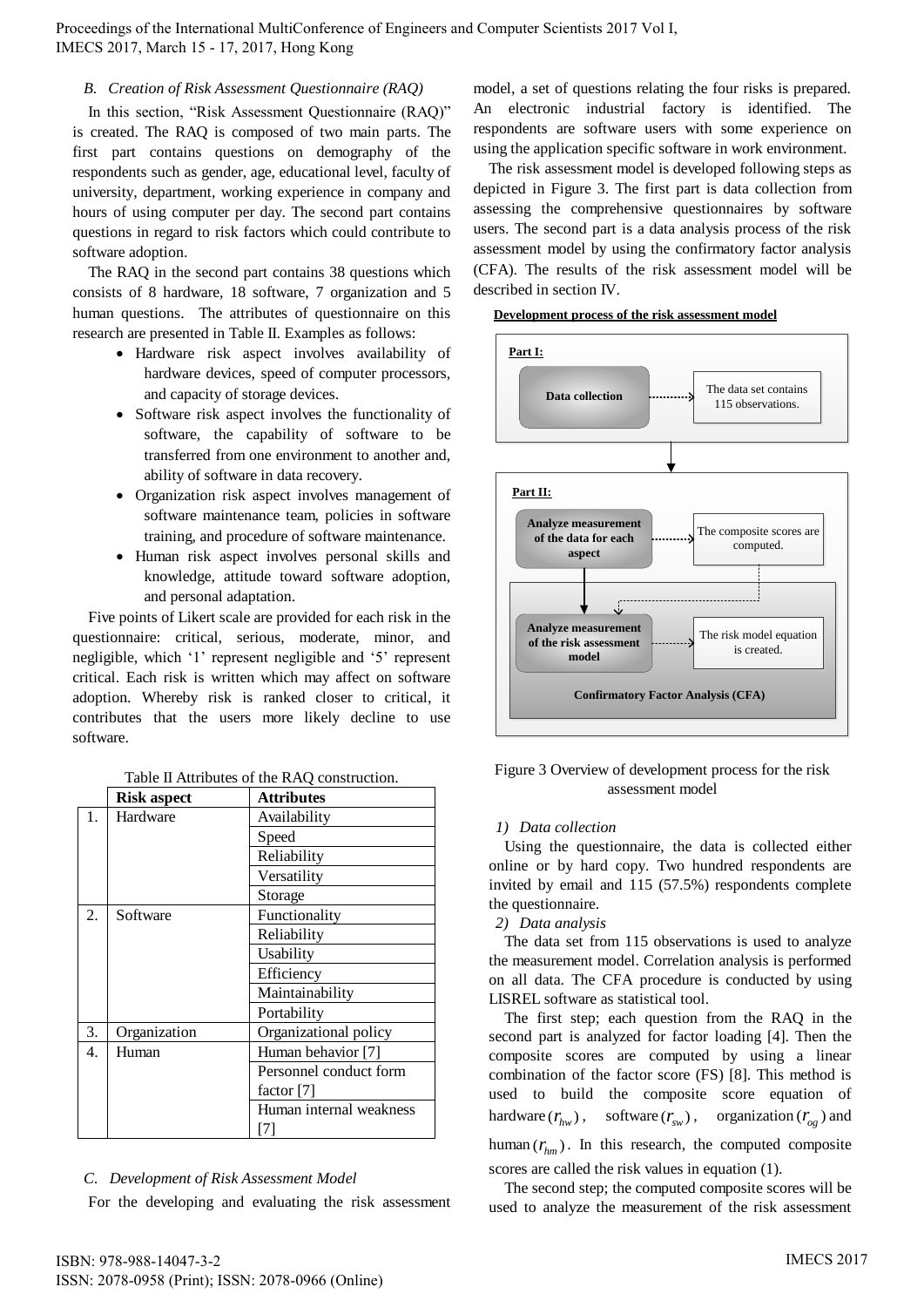model by using a confirmatory factor analysis (CFA). This CFA method is used to test how well the data fits the risk assessment model. The fit statistics [9] i.e. Chi-square  $(\chi^2)$ , Goodness of Fit Index (GFI), Adjusted Goodness of Fit Index (AGFI), Root Mean Square Residual (RMR), and Root Mean Square Error of Approximation (RMSEA) are used as the criteria to determine if the data fits the model, and they show how well the model fits.

Lastly, this CFA method provides a formula of the risk assessment model by using the factor score (FS) [8]. The coefficients of the model are represented by the weight values of hardware  $(w_{hw})$ , software  $(w_{sw})$ , organization ( $W_{og}$ ) and human ( $W_{hm}$ ) aspects in equation (1).

 In order to better to understand the method for creating the risk assessment model equation, Algorithm 1 presents the implementation procedure in this research as follows.

#### Algorithm 1

Input:

The data set from respondents The correlation coefficient of the data The factor score (FS) of each question

The composite scores  $r_{hw}$ ,  $r_{sw}$ ,  $r_{cg}$ ,  $r_{hm}$ 

The factor score (FS) of each aspect Output:

The risk assessment model equation *R p*

- 1. Performing correlation analysis to obtain correlation coefficient of the data.
- 2.Using the correlation coefficient as input of factor analysis for each question, obtain the factor score (FS) of each question.
- 3.Use a linear combination of the factor scores (FS) to calculate the composite score equations, obtain the risk values of  $r_{hw}$ ,  $r_{sw}$ ,  $r_{og}$  and  $r_{hm}$  in equation (1)
- 4. Using  $r_{hw}$ ,  $r_{sw}$ ,  $r_{og}$  and  $r_{hm}$  as the input of confirmatory factor analysis (CFA), obtains the output results of the fit statistics and the factor analysis parameters i.e. factor score (FS) of each aspect.
- 5.Based on the obtained factor scores, use principle of a linear combination with the factor scores to get the weight values of  $w_{hw}$ ,  $w_{sw}$ ,  $w_{og}$ ,  $w_{hm}$  in equation (1)
- 6.Obtain the risk assessment model equation as following  $(R_p = (W_{hw} * r_{hw}) + (W_{sw} * r_{sw}) + (W_{og} * r_{og}) + (W_{hm} * r_{hm})$
- 7. Return  $R_p$  equation

## *D. Determination of Risk Level*

Risk Level (RL) is used to determine the effects of risks on the project  $(R_p)$ . The  $R_p$  result is derived from the equation (1). As the result, the risk value  $R_p$  will be normalized as shown in equation (2):

$$
Normalize \, R_p = \frac{R_p - R_{\min}}{R_{\max} - R_{\min}} \times 100 \tag{2}
$$

Where,

 $R_p$  is the risk value derived from equation (1).

 $R_{\min}$  is minimum of the risk value.

*R* max is maximum of the risk value.

The Normalized  $R_p$  (NRV) provides the value of the assessed software project as a percentage. The NRV for a project with lower risk (no risk) of declining to use software will be closer to 0 percent, and the NRV for a project with higher risk of declining to use software will be closer to 100 percent. Table III Risk Level definition

<span id="page-3-0"></span>

| Normalize $R_1$<br>(NRV) | <b>Risk Level</b><br>Guidance<br>(RL) |                        |
|--------------------------|---------------------------------------|------------------------|
| 81-100<br>Critical       |                                       | Discontinue            |
| 61-80<br>High            |                                       | Correct immediately    |
| $41 - 60$                | Moderate                              | Correction required    |
| 21-40                    | Low                                   | Attention needed       |
| $0 - 20$                 | Very low                              | Conceivably acceptable |

Table IV Risk practice guides

| Guidance    | <b>Practice</b>                                                                                                                                                                                                                                                      |  |  |  |
|-------------|----------------------------------------------------------------------------------------------------------------------------------------------------------------------------------------------------------------------------------------------------------------------|--|--|--|
| Discontinue | Unacceptable risk.                                                                                                                                                                                                                                                   |  |  |  |
|             | Terminate a process in order to avoid                                                                                                                                                                                                                                |  |  |  |
|             | any risk that could happen. Repeat the                                                                                                                                                                                                                               |  |  |  |
|             | risk evaluation after administering the                                                                                                                                                                                                                              |  |  |  |
|             | risk in the optimal time to monitor the                                                                                                                                                                                                                              |  |  |  |
|             | efficiency of the risk management if                                                                                                                                                                                                                                 |  |  |  |
|             | needed.                                                                                                                                                                                                                                                              |  |  |  |
| Correct     | Unacceptable risk                                                                                                                                                                                                                                                    |  |  |  |
| immediately | Act upon the risk/risks as soon<br><b>as</b>                                                                                                                                                                                                                         |  |  |  |
|             | possible to reduce any chances<br>of                                                                                                                                                                                                                                 |  |  |  |
|             | complexity and keep the risks at the                                                                                                                                                                                                                                 |  |  |  |
|             | acceptable level before starting the                                                                                                                                                                                                                                 |  |  |  |
|             | next process.                                                                                                                                                                                                                                                        |  |  |  |
| Correction  | Acceptable risk                                                                                                                                                                                                                                                      |  |  |  |
| required    | Carry on software development                                                                                                                                                                                                                                        |  |  |  |
|             | process, and apply additional effort to                                                                                                                                                                                                                              |  |  |  |
|             | reduce risk.                                                                                                                                                                                                                                                         |  |  |  |
| Attention   | Acceptable risk                                                                                                                                                                                                                                                      |  |  |  |
| needed      | able<br>continue<br>software<br><b>Be</b><br>to                                                                                                                                                                                                                      |  |  |  |
|             | development process and monitor risk                                                                                                                                                                                                                                 |  |  |  |
|             | ensure the existing control<br>is<br>to                                                                                                                                                                                                                              |  |  |  |
|             | effectively implemented.                                                                                                                                                                                                                                             |  |  |  |
| Conceivably | Acceptable risk                                                                                                                                                                                                                                                      |  |  |  |
| acceptable  | continue<br>able<br>software<br>Be the set of the set of the set of the set of the set of the set of the set of the set of the set of the set of the set of the set of the set of the set of the set of the set of the set of the set of the set of the set of<br>to |  |  |  |
|             | development process without taking                                                                                                                                                                                                                                   |  |  |  |
|             | any additional action.                                                                                                                                                                                                                                               |  |  |  |

In decision-making process, the risk assessor considers risk level of a software project and indicates whether the software will be adopted or not by the NRV value. The NRV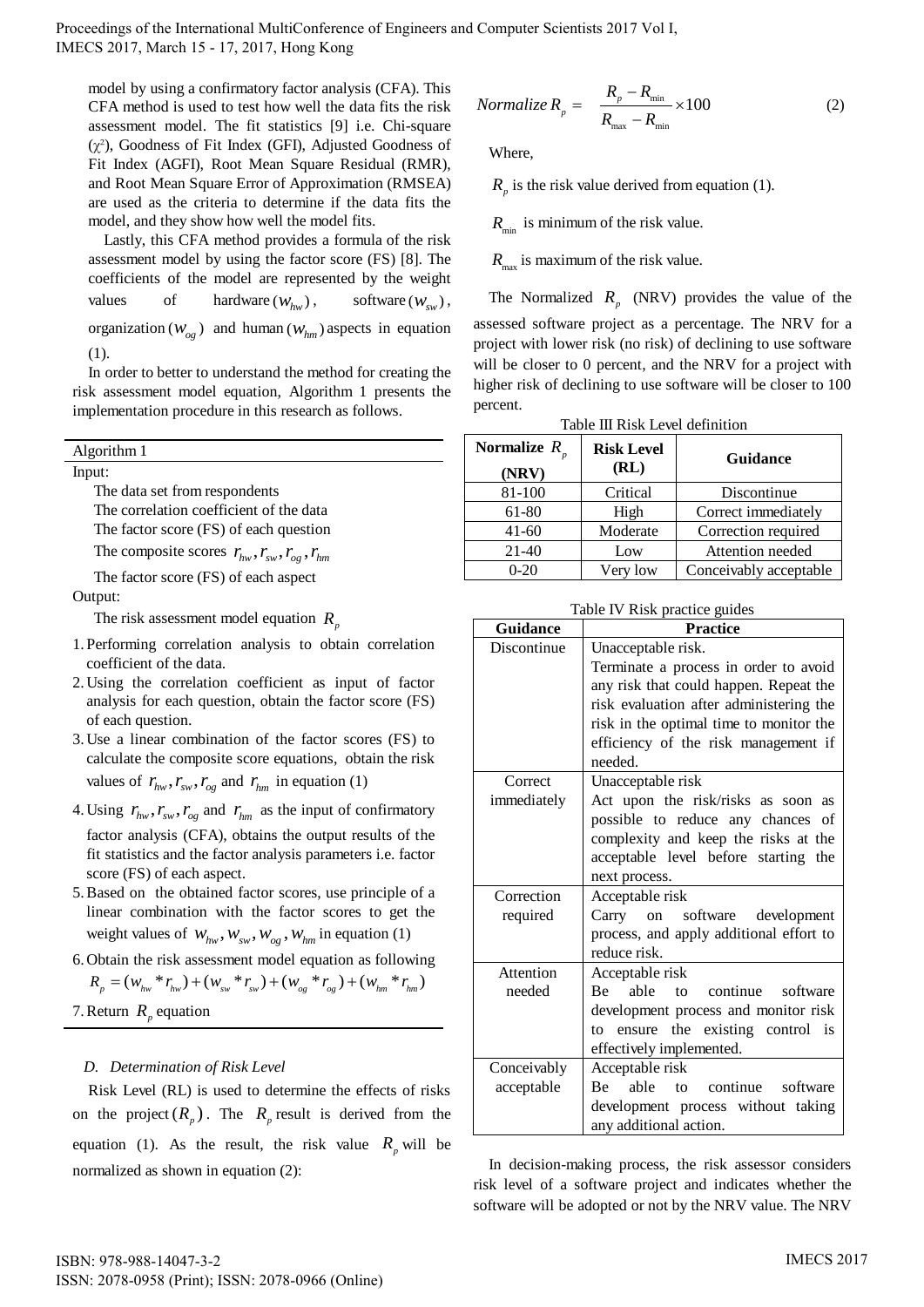consists of five levels as shown in [Table III.](#page-3-0) Guidance for each level of risk is provided in Table IV.

For example, "Software Project A" is assessed by the risk assessment model. The NRV value of 53 shows the risk level of the software project; as moderate level, this means "Software Project A" requires efforts to reduce risk. In moderate level, the margin of risk is an acceptable level for the software development process to carry on, however, the development team should put effort to reduce the risk. The risk assessor will make a decision based on this information.

#### IV. EVALUATION OF THE RISK ASSESSMENT MODEL

#### *A. Descriptive statistics*

The means, standard deviations, cronbach's alpha and zero-order correlations among the four indicators of risk assessment model are shown in [Table V.](#page-4-0) Organization aspect (OG) has the highest mean (3.645), while Hardware aspect (HW) has the lowest mean (0.950). Considering Cronbach's alpha, all risk aspects model show high reliability coefficient. The Kaiser-Meyer-Olkin (KMO) value of 0.789 test for measuring sampling adequacy, and Bartlett's Test of Sphericity display significant results at p-value of 0.00. This verifies that there are inter-correlations among the variables. The KMO and Bartlett's Test correlation of the risk assessment model are shown in [Table VI.](#page-4-1)

<span id="page-4-0"></span>Table V Means, SD, and zero-order correlation of 4 indicators of the risk assessment model.

| Risk aspect |         | 2       | 3       | 4       |
|-------------|---------|---------|---------|---------|
| <b>HW</b>   | (0.857) |         |         |         |
| <b>SW</b>   | 0.710   | (0.918) |         |         |
| OG          | 0.694   | 0.736   | (0.863) |         |
| HM          | 0.405   | 0.591   | 0.539   | (0.727) |
| Mean        | 0.950   | 3.211   | 3.645   | 2.186   |
| SD          | 0.198   | 0.599   | 0.802   | 0.387   |

Cronbach's alphas are reported on the diagonal

 $n = 115$  $p < 0.05$ 

<span id="page-4-1"></span>Table VI KMO and Bartlett' Test correlation of the risk assessment model

| Kaiser-Meyer-Olkin measurement of sampling adequacy. |         |  |  |
|------------------------------------------------------|---------|--|--|
| 0.789<br>KMO                                         |         |  |  |
| <b>Bartlett's Test of Sphericity</b>                 |         |  |  |
| $\chi^2$                                             | 234.782 |  |  |
| Degree of freedom (df)                               | h       |  |  |
| p-value                                              | 0.000   |  |  |

#### *B. Confirmatory Factor Analysis (CFA)*

To assess the risk assessment model, the four risk aspects are analyzed. The result presented in [Table VII](#page-4-2) indicates that the fit index values of the model meet the criteria [9] for both absolute and incremental fit. The risk assessment model with four aspects provide a good fit to the data  $[\chi^2 = 0.33, df = 1,$ 

 $p > 0.05$ ; GFI = 0.999, CFI = 1.000, NFI = 0.999, RMR = 0.002, RMSEA  $=$  0.000]. The fitted risk assessment model with four risk aspects is depicted in Figure 4 and the statistics from factor analysis of the risk assessment model are presented i[n Table VIII.](#page-4-3)

| Table VII Goodness-of-Fit indicators of Risk model |  |
|----------------------------------------------------|--|
|----------------------------------------------------|--|

<span id="page-4-2"></span>

| Fit measure                       | 4 risk factors | Criteria    |
|-----------------------------------|----------------|-------------|
|                                   |                | $[9]$       |
| Absolute fit                      |                |             |
| $\chi^2$                          | 0.33           | n/a         |
| Degree of freedom (df)            | 1              | n/a         |
| p-value of $\chi^2$               | 0.565          | > 0.05      |
| <b>GFI</b>                        | 0.999          | > 0.90      |
| <b>RMR</b>                        | 0.002          | ${}_{0.10}$ |
| <b>RMSEA</b>                      | 0.000          | $\leq 0.10$ |
| Incremental fit                   |                |             |
| AGFI                              | 0.986          | > 0.90      |
| <b>CFI</b>                        | 1.000          | > 0.90      |
| <b>NFI</b>                        | 0.999          | $\geq 0.90$ |
| Relative Chi-square $(\chi^2/df)$ | 0.33           | $\leq 3.0$  |



Figure 4 The fitted four risk aspects of the risk assessment model

<span id="page-4-3"></span>Table VIII Confirmatory factor analysis results for risk assessment model

|   | 0.789   | Aspect    | b(SE)                         | $R^2$ | в    |              | FS    |
|---|---------|-----------|-------------------------------|-------|------|--------------|-------|
|   |         | <b>HW</b> | $0.162(0.016)$ $0.667$ $0.82$ |       |      | 10.092 1.536 |       |
| 2 | 234.782 | <b>SW</b> | $0.526(0.046)$ 0.77           |       |      | 0.82 11.410  | 0.598 |
|   | 6       | OG        | $0.673(0.063)$ 0.703          |       | 0.84 | 10.682 0.331 |       |
|   | 0.000   | HM        | $0.256(0.034)$ 0.437          |       | 0.66 | 7.459        | 0.472 |

Considering the statistics from factor analysis, the standardized loading factor (B) and t value loading factor (t) are good for the risk assessment model. This statement is based on validity criteria where the standardized loading factor  $\geq$  0.05 and t value loading factor  $\geq$  1.96. Therefore, the hardware, software, organization, and human aspects are